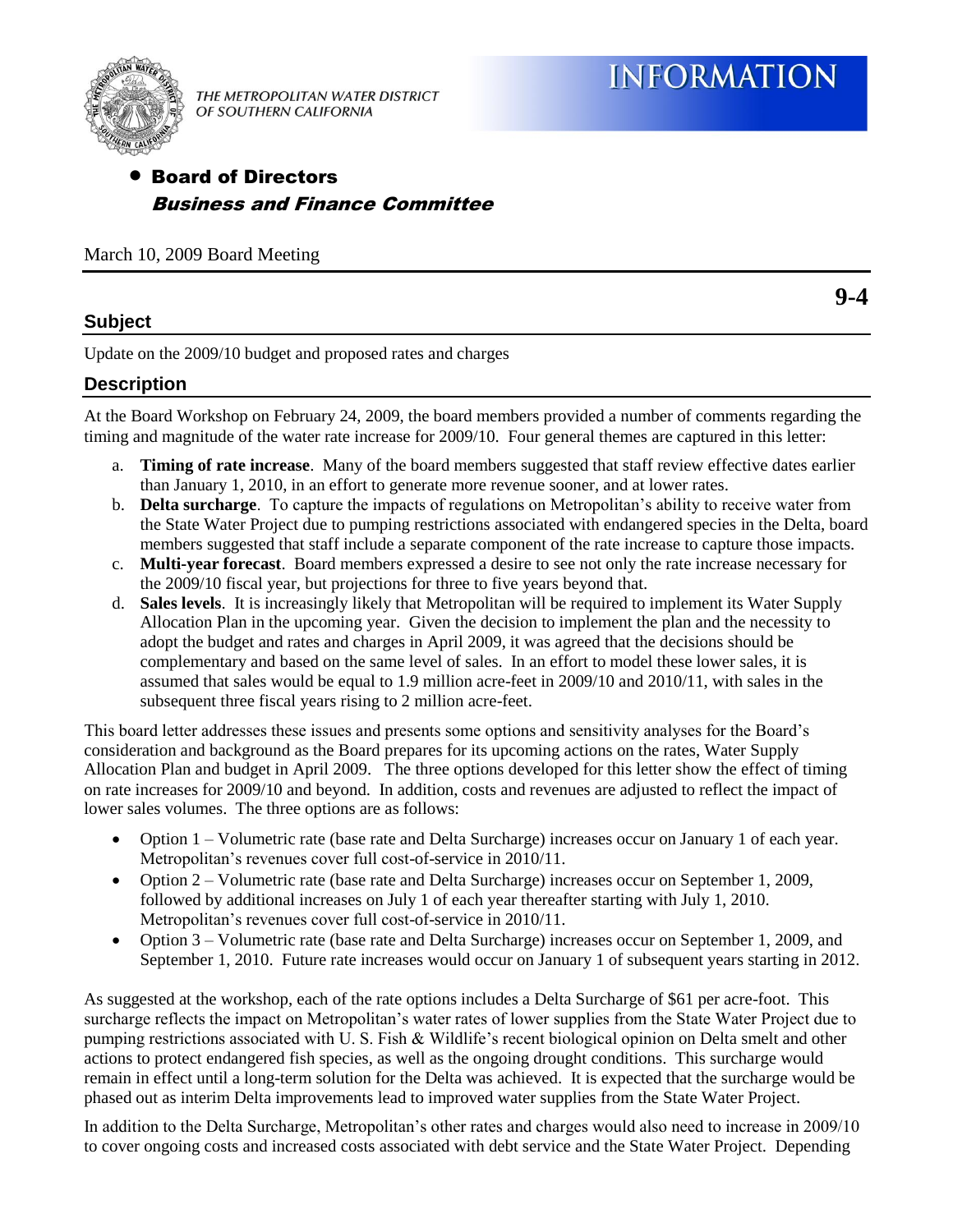on the effective date, the increase in these other rates and charges would range from about 9 percent to 24 percent, if sales were 1.9 million acre-feet in 2009/10.

The estimated increases, along with the Delta Surcharge for the next five years (assuming the lower sales volumes described on page 1), are shown in Table 1. As can be seen in Table 1, a "base rate" increase of 23.5 percent, plus a \$61 per acre-foot Delta Surcharge would be required if water sales were 1.9 million acre-feet, and the rate increase went into effect on January 1, 2010. Lower rate increases of 9.1 percent, plus a \$61 per acre-foot Delta Surcharge are required if the rate increase goes into effect in September 2009.

| <b>Calendar Year</b>                    | 2010    | 2011    | 2012      | 2013      | 2014      |
|-----------------------------------------|---------|---------|-----------|-----------|-----------|
| Option 1. January rate increases        | 23.5%   | 5.4%    | $4.1\%$   | 3.9%      | 3.9%      |
| Option 2. September/July rate increases | 9.1%    | 16.2%   | 3.8%      | 3.5%      | 3.4%      |
| Option 3. September rate increases      | 9.1%    | 18.4%   | 3.9%      | 3.8%      | 3.9%      |
| Delta Surcharge                         | \$61/AF | \$61/AF | $$61/AF*$ | $$61/AF*$ | $$61/AF*$ |
|                                         |         |         |           |           |           |

\* As interim Delta improvements take place, the Delta Surcharge would be reduced to reflect increased deliveries.

Debt service coverage ratios for each of the scenarios are shown in Table 2. As seen in Table 2, debt service coverage ranges from about 1.4 to 1.5 in 2009/10, with the ratio rising to about 2 in all three options.

#### **Table 2. Revenue Bond Debt Service Coverage**

| <b>Fiscal Year Ending</b>                 | 2010 | 2011 | 2012 | 2013 | 2014 |
|-------------------------------------------|------|------|------|------|------|
| Option 1. January rate increases          | 1.39 | 1.93 | 2.07 | 2.02 | 2.03 |
| Option 2. September/July rate increases   | 1.51 | 1.90 | 2.07 | 2.00 | 1.99 |
| <b>Option 3. September rate increases</b> | 1.51 | 1.82 | 2.07 | 2.02 | 2.02 |

Each of these scenarios is based on the same sales assumptions of 1.9 million acre-feet in 2009/10 and 2010/11, with sales of 2 million acre-feet in the outer years (reflecting success on some of the near-term Delta actions). More favorable water supply conditions would result in lower water rate increases in the future. However, as suggested at the board workshop, staff is evaluating different indexes that could be used to appropriately set minimum increases that would reflect inflationary increases to avoid the need to have similarly large rate increases in the future.

Appendix 1 in the Detailed Report (**Attachment 1**) contains more details about the various assumptions, impacts on reserves, and cost management actions included in the sensitivity analyses. As this is an information letter, additional analysis and options will be considered pursuant to the Committee's direction.

#### **Policy**

Metropolitan Water District Administrative Code Section 4304: Apportionment of Revenues and Setting of Water Rates and Charges to Raise Firm Revenues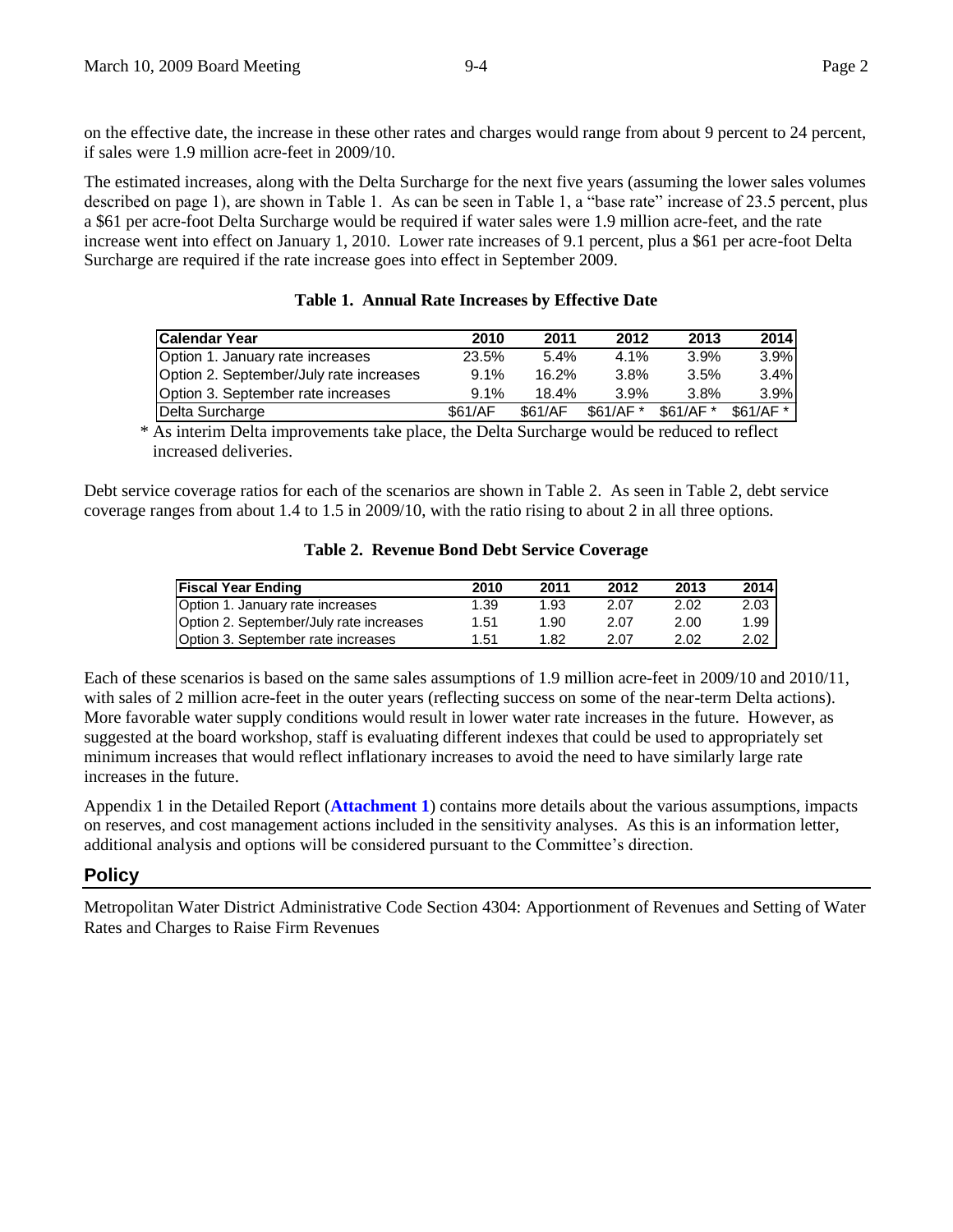#### **Fiscal Impact**

Each of the scenarios implies different impacts on the member agencies and different levels of revenue in 2009/10. The revenue impacts range from an increase of \$99 million under Option 1 to an increase of \$132 million in revenues under Option 3. As this is an information letter, additional analysis and options will be considered pursuant to Committee direction.

3/4/2009 *Brian G. Thomas Date*

*Chief Financial Officer*

3/4/2009 *Jeffrey Kightlinger Gen¢ral Manager Date*

**Attachment 1 – Detailed Report**

BLA #6645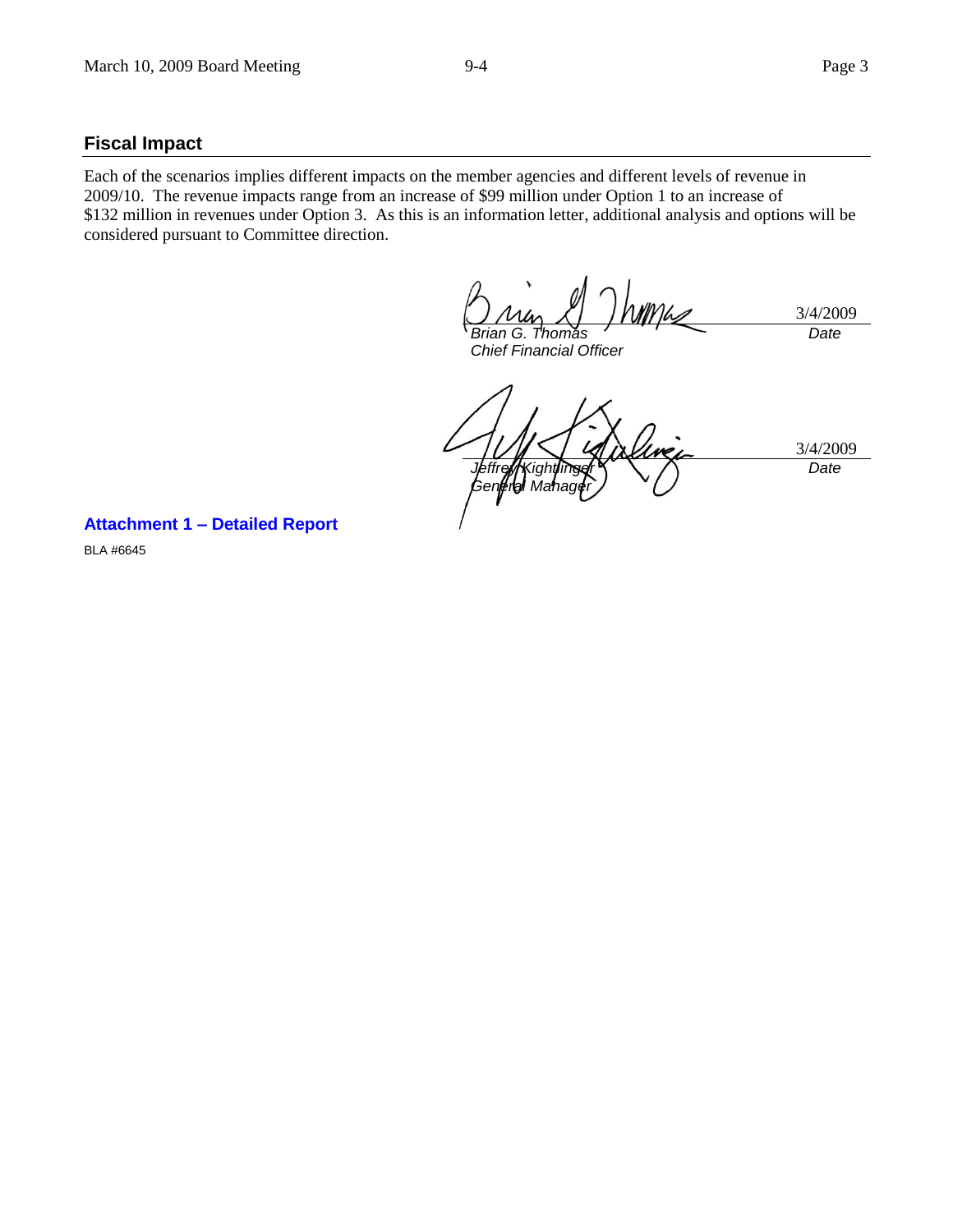# **Attachment 1**

# **Detailed Report**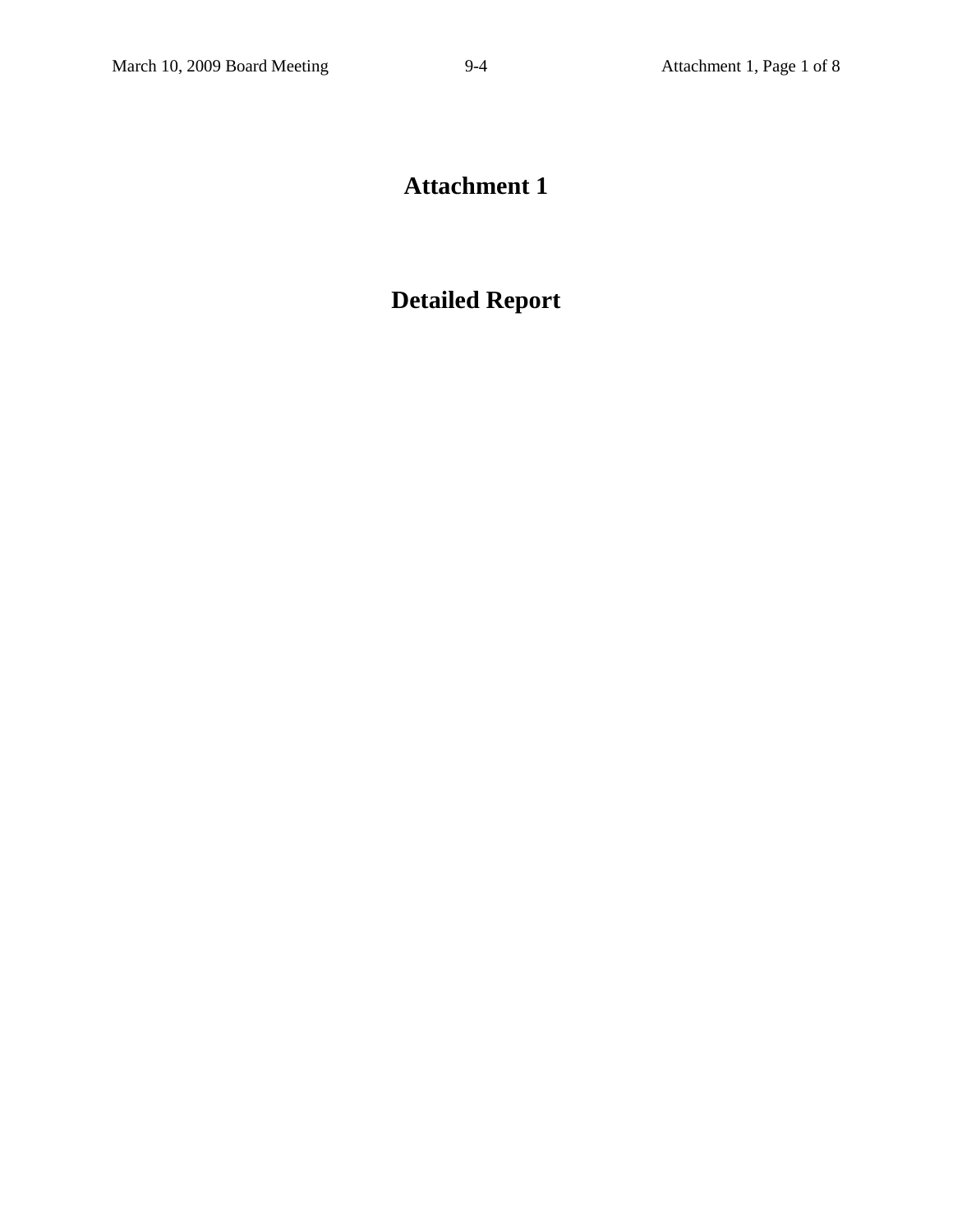### **Water Sales**

In light of the Governor's recent drought emergency declaration and the U.S. Fish and Wildlife Service's December 2008 regulations that restrict operations of the State Water Project and Central Valley Project to manage and protect the Delta smelt, it is likely that Metropolitan will see lower sales in 2009/10 than in 2008/09. The proposed 2009/10 budget, as presented to the Board in January 2009, reflected projected sales of 2.1 million acre-feet and associated total expenditures of \$1.516 billion, not including debtfinanced capital expenditures. Given the Governor's call for a 20 percent conservation effort in California, sales at the 1.9 million acre-foot level in 2009/10 is a reasonable estimate on which to base rates for the coming few years. This would approximate a 10 percent to 20 percent reduction in wholesale demands.

#### **Expenditures and Budget**

Reduced supplies from the Bay-Delta will reduce Metropolitan's 2009/10 expenditures in a number of areas:

Water Supply Program Costs: The 2009/10 budget proposed in January included almost \$141 million for Water Supply Program expenditures. This included \$54 million for Drought Water Bank purchases across calendar years 2009 and 2010. Total purchases from the 2009 Drought Water Bank were projected to be 200,000 acre-feet. Recent events have reduced the expectation of supplies Metropolitan will get from the 2009 Drought Water Bank to approximately 50,000 acre-feet. Overall, Water Supply Program costs may be lower than were projected two months ago due to reduced expectations of supply from the 2009 Drought Water Bank, although additional transfers are being pursued outside of the Drought Water Bank in order to make up for this impact. Rate options detailed in this letter include Water Supply Program costs of \$113 million, reflecting lower transfer amounts. This is about \$28 million lower than the budget presented in January.

Water Treatment Costs: The 2009/10 budget proposed in January included almost \$37 million for variable water treatment costs. This reflects the cost of power, chemicals, and sludge removal at each of Metropolitan's treatment facilities. These costs were reflected in Metropolitan's Departmental O&M budget of \$349 million. Rate options detailed in this letter include variable water treatment costs of \$33 million or about \$4 million lower than the 2009/10 budget proposed in January due to lower water sales. Metropolitan's Departmental O&M budget would be reduced to \$345 million to reflect these lower variable treatment costs.

State Water Contract Costs: The 2009/10 budget proposed in January included about \$118 million in variable power costs to move a total of 1.17 million acre-feet of water from the Bay-Delta and programs south of the Bay-Delta through the State Water Project into Metropolitan's service area. The rate options included in this letter include supplies delivered on the State Water Project system of about 850,000 acrefeet. These lower deliveries result in variable power costs of \$89 million, about \$29 million lower than the 2009/10 budget proposed in January.

In total, the items listed above reduce Metropolitan's 2009/10 budget expenditures by about \$60 million. Other changes, including reductions in operating programs and equipment will be made, but are still under discussion and have not been incorporated into the rate options included in this letter. Ultimately, changes in these remaining expenditure items will not have a material impact on the rate increases in any of the options.

#### **Financial Modeling Drivers**

In addition to the changes in expenditure estimates noted above, the following assumptions and model drivers are common to each of the three options presented in this letter: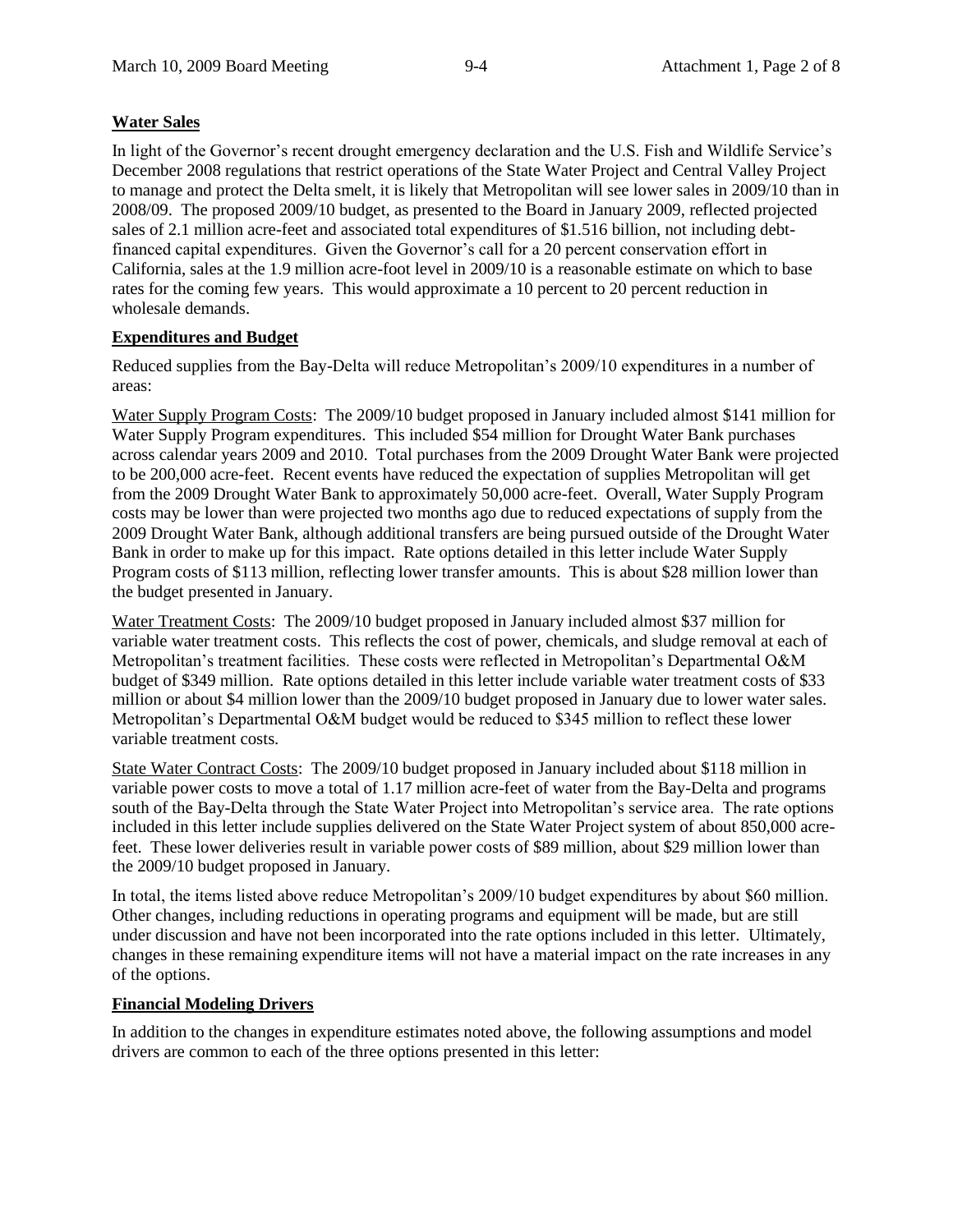#### Pay-As-You-Go Funding of the Capital Program

Pay-As-You-Go (PAYG) funding of the Capital Improvement Program in 2009/10 is limited to \$40 million under all three options. Metropolitan staff has reviewed all capital projects and determined that of the projects that should be funded in 2009/10, all but about \$40 million will be funded from bond proceeds. These smaller projects are more appropriately funded from the revenue stream (e.g., it is not appropriate to fund a five-year IT project with long-term bonds). Metropolitan expects to restore PAYG funding levels to \$95 million by 2010/11 and higher in subsequent years in order to more closely follow projected Replacement and Refurbishment (R&R) expenditures and to comply with the Board's previously adopted policies. PAYG funding has been limited last year and this year in an effort to preserve Water Rate Stabilization funds and mitigate rate increases. But, PAYG funding is also important because revenues used to fund PAYG are an important component of Metropolitan's debt service coverage ratio. The debt service coverage ratio is one of the more important financial indicators of financial strength and liquidity. In the future, if Metropolitan achieves the Board's target of 2.0 for revenue bond coverage, additional PAYG funding will be possible.

#### Water Sales Assumptions

While sales of 2.1 million acre-feet may still be possible over the course of fiscal year 2009/10, it is increasingly likely that sales will be less than the original forecast of 2.1 million acre-feet due to the supply constraints associated with the Bay-Delta. The options in this letter have been based on a reduced water sales level of 1.9 million acre-feet in the 2009/10 fiscal year. Actual sales may be higher or lower, but 1.9 million acre-feet appear to more closely match Metropolitan's expected supplies in the coming year. Actual operations in calendar year 2009 may differ from this assumption; however, Metropolitan's rates will ultimately need to reflect this fundamental shift in water sales levels.

Each rate option assumes that water sales continue to stay at 1.9 million acre-feet in 2010/11. Sales are then expected to increase to 2 million acre-feet in 2011/12 and beyond as a result of improved supplies coming from the Bay-Delta. These improved supplies could result from the successful implementation of operable barriers in the Bay-Delta that could improve water supply conveyance, while reducing impact to protected fish species.

#### Full Cost-of-Service

Each rate option requires additional draws from reserves in 2009/10. Option 1 and Option 2 cover Metropolitan's cost-of-service in 2010/11. Option 3 covers Metropolitan's cost-of-service in 2011/12, one year later than the other options.

#### Minimum Rate Stabilization Reserves

The minimum rate stabilization reserve level is calculated based on the current reserve policy. While the Business and Finance Committee has discussed alternative reserve policy considerations, the rate options in this letter assume that the current reserve policy continues. In each rate option minimum reserve levels are reached by fiscal year 2013/14 in order to smooth out the effects of rate increases. The magnitude of rate increases required to return rate stabilization reserves to minimum objectives more quickly may not be feasible. If water sales are higher than projected in this analysis, then rate stabilization reserves would be higher than projected.

#### Delta Surcharge

Each rate option includes a Delta Surcharge, which would apply to every acre-foot sold or wheeled through Metropolitan's system. The Delta Surcharge accounts for the significant impact recent endangered species-related pumping restrictions have had on the overall reliability of water supply from the State Water Project system. Preliminary analysis indicates that average SWP deliveries will be about 35 to 40 percent lower than before these Delta restrictions were in place. The range of projected average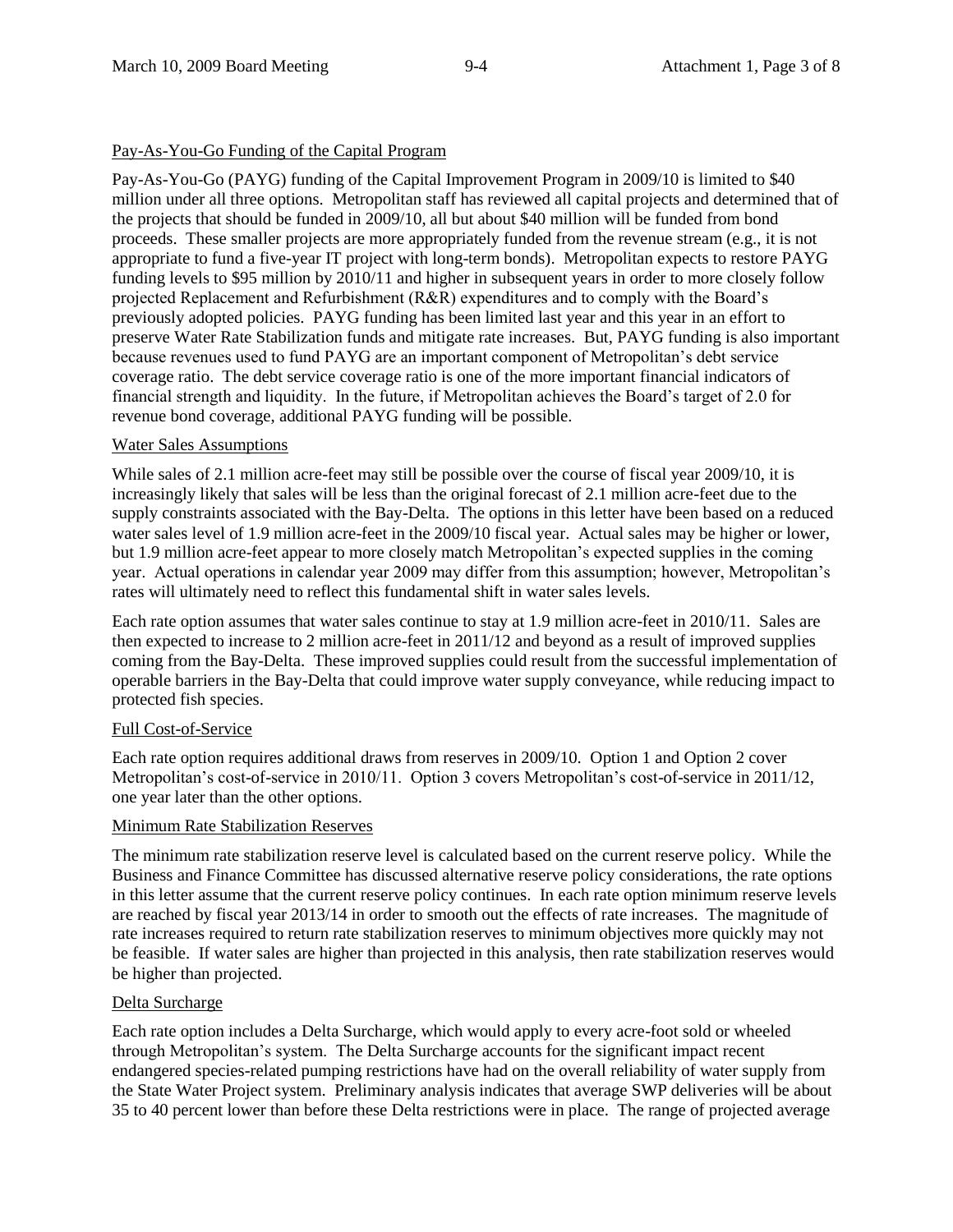impacts is wide due to uncertainty of regulatory decisions in the future. The estimate of reduced SWP deliveries may vary as new data is developed, but it is reasonably conservative given the unknown impacts of upcoming regulatory decisions related to salmon species.

Fixed SWP costs (not including off-aqueduct power costs) are projected to be \$310 million in 2009/10. As an estimate of the impact of the restrictions, a factor of 37.5 percent was applied to the fixed costs to determine the reduced "value" of the SWP due to the pumping restrictions. Therefore, the Delta Surcharge would need to recover around \$116 million of the fixed SWP costs, based on a 37.5 percent average reduction in SWP deliveries. Under the assumption of 1.9 million acre-feet of sales, the recommended Delta Surcharge is \$61 per acre-foot, and would remain in effect until endangered speciesrelated Delta pumping restrictions no longer prevent delivery of supplies equivalent to the average conditions detailed in the 2005 State Water Project Reliability Report (the last State Water Project reliability report released before endangered species-related pumping restrictions took effect). The Delta Surcharge would be proportionally reduced in the future as facility improvements or regulatory regimes lead to restored supplies from the Delta.

#### Fixed Charges

Increases to the Readiness-to-Serve Charge and Capacity Charge are effective on January 1 of each year. This is based on existing policy of setting fixed charges for the calendar year.

#### Monthly Water Sales Pattern

The rate options discussed below are based on a monthly pattern of water sales based on the last five years. Metropolitan's billing cycle results in a two-month delay between the month in which sales occur and the collection of revenue for those water sales. For a given fiscal year, Metropolitan's revenues are actually generated based on water sales that occur in the 12-month period from May through April. Sales in these months, given the two-month delay in revenue collections, result in revenues collected in the fiscal year running from July through June.

Since the mid-1990s, Metropolitan's rate increases (if an increase was adopted) have been effective in January of each year. Figure 1 shows the monthly sales pattern expected in cash year 2009/10 given an annual sales level of 1.9 million acre-feet. A rate increase effective in January would apply to the fourmonth period from January through April 2010, generating additional revenue on about 472,000 acre-feet in water sales in the 2009/10 fiscal year (on a cash basis). A rate increase effective in September would apply to the eight-month period from September through April in 2009/10, generating revenue on about 1.2 million acre-feet in water sales, more than 700,000 acre-feet than an increase in January.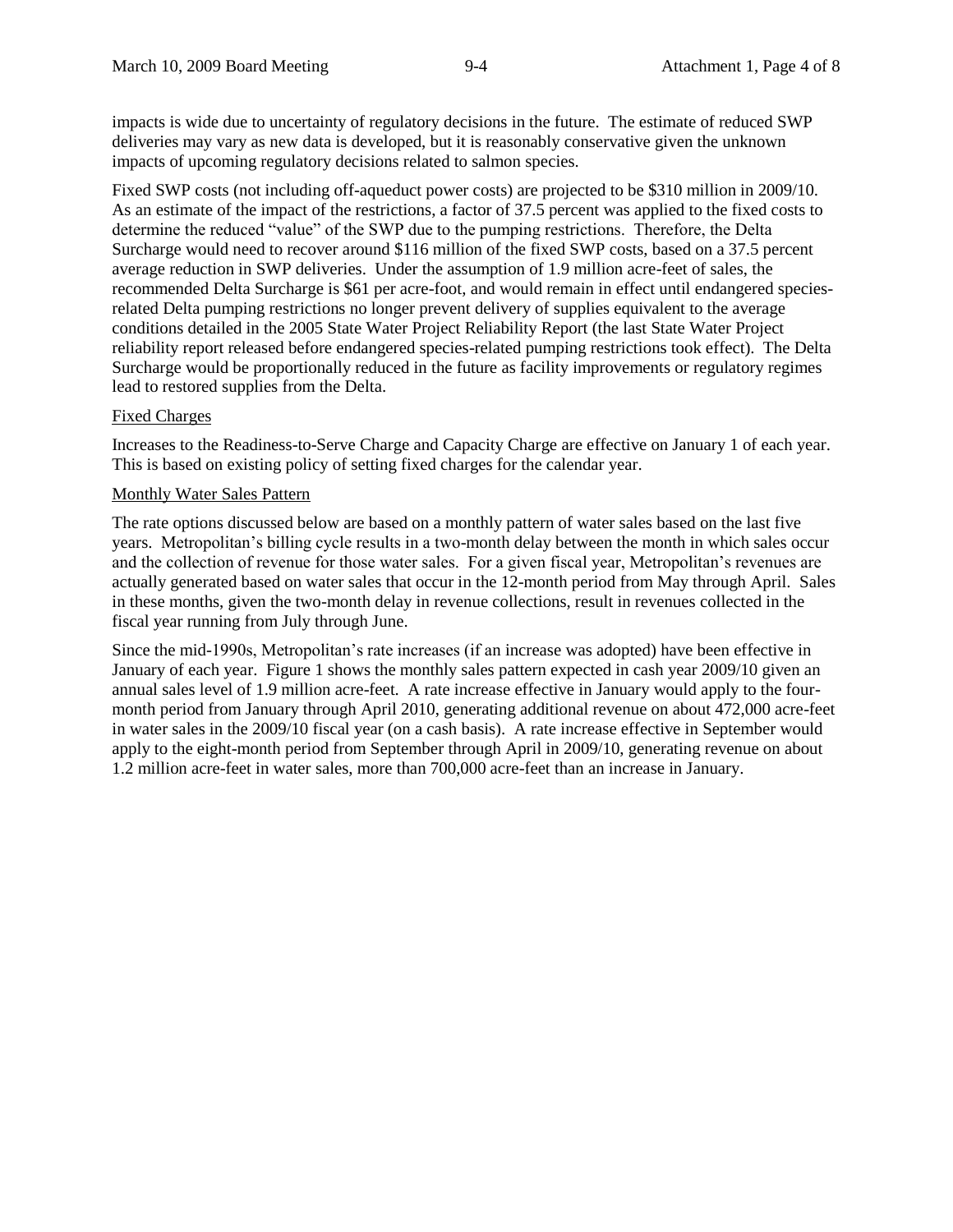

**Figure 1. Monthly Water Sales Pattern**

Metropolitan's current rates and charges have been in place since January 1, 2009. These current rates and charges will generate an estimated \$1.087 billion in 2009/10 given sales of 1.9 million acre-feet. Without an increase to these rates and charges, Metropolitan would have an estimated remaining revenue need of \$216 million in 2009/10.

### **Impact of Change in Effective Date**

To help evaluate the impact of different effective dates, given the change in water sales and costs described above, staff has evaluated three different options.

**Option 1 – Rate increases on January 1 of each year**: Under this option, base rates and charges would need to increase by 23.5 percent on January 1, 2010 plus a \$61 per acre-foot Delta Surcharge. Option 1 would generate an additional \$99 million in 2009/10, which does not fully make up the projected revenue shortfall in the 2009/10 fiscal year, but, along with the increase on January 1, 2011, will result in full costof-service recovery. It is anticipated that \$117 million of Metropolitan's Water Rate Stabilization Funds would be utilized during 2009/10 to meet expenditures. Reserve levels may end the year at \$103 million, which is \$132 million below the Board's minimum objectives. Due to the low level of reserves, the risk of higher rate increases in future years may be increased if even more adverse conditions occur.



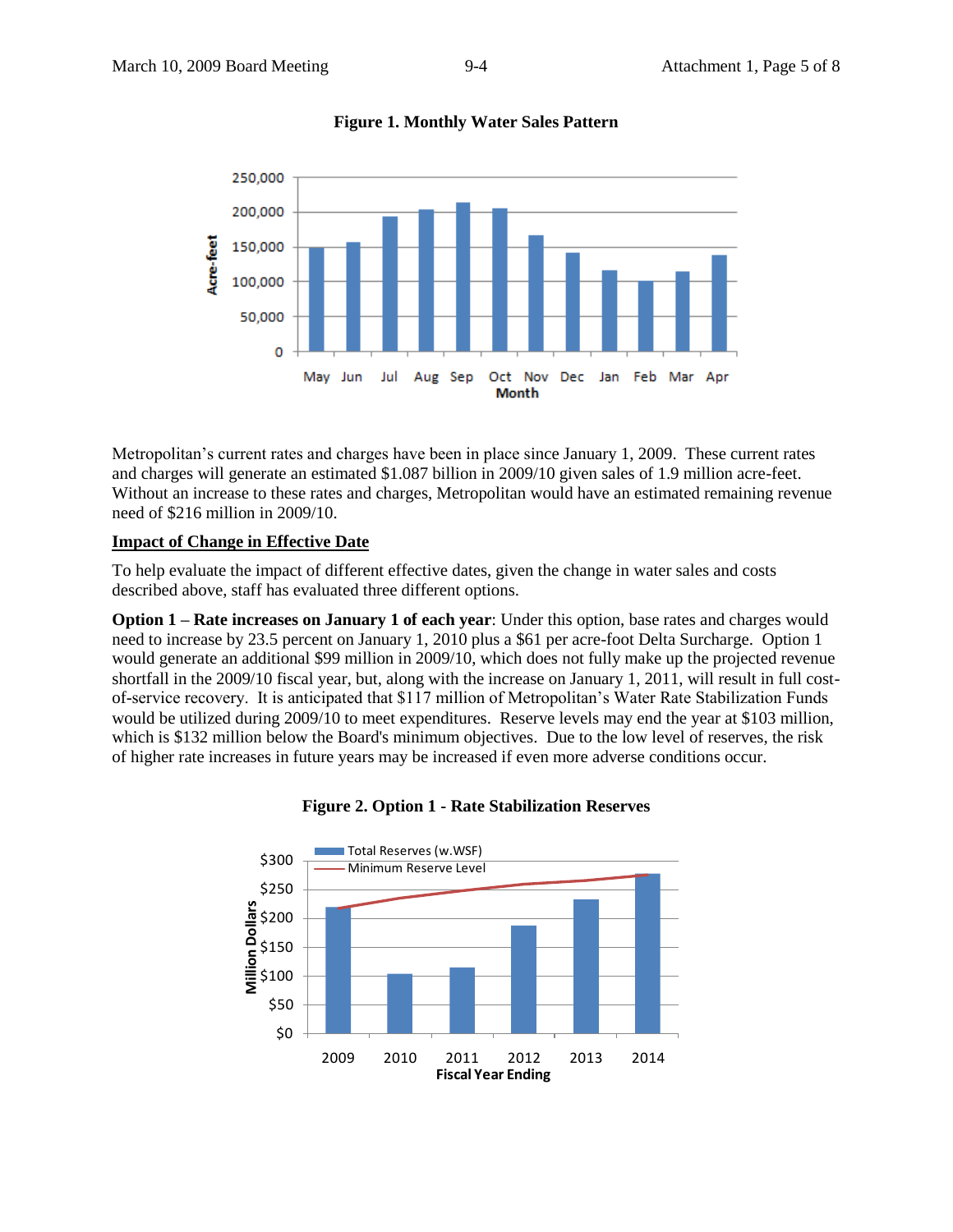Table 3 shows additional increases that would be necessary in future years. The combined increase in volumetric rates and fixed charges is expected to be 5.4 percent in 2011, and about 4 percent from 2012 through 2014. Revenue bond coverage would drop to 1.39 in 2009/10, but would return to 1.93 by 2010/11.

| <b>Fiscal Year</b>    | 2009                     | 2010    | 2011    | 2012      | 2013      | 2014       |
|-----------------------|--------------------------|---------|---------|-----------|-----------|------------|
| Base Rate Increase    | 14.3%                    | 23.5%   | $5.4\%$ | $4.1\%$   | 3.9%      | 3.9%       |
| Delta Surcharge       | $\overline{\phantom{a}}$ | \$61/AF | \$61/AF | \$61/AF * | \$61/AF * | \$61/AF *I |
| Revenue Bond Coverage | 1.54                     | 1.39    | 1.93    | 2.07      | 2.02      | 2.03       |

|  |  | Table 3. Option 1 - Rate Increases and Revenue Bond Debt Service Coverage |  |  |  |  |
|--|--|---------------------------------------------------------------------------|--|--|--|--|
|--|--|---------------------------------------------------------------------------|--|--|--|--|

\* As interim Delta improvements take place, the Delta Surcharge would be reduced to reflect increased deliveries.

The detailed breakdown of the rates and charges that would result from Option 1 is included in Appendix 1, "Estimated Rates and Charges."

**Option 2 – September 1, 2009 followed by July 1, 2010**: This option presents rate increases on September 1, 2009, followed by volumetric rate increases on July 1 of each year. Moving future rate increases up to July 1 results in a collection of revenues from a given rate increase that more closely matches expenditures under a July to June fiscal year.

Under this option, volumetric base rates would increase by 7.9 percent on September 1, 2009 plus a \$61 per acre-foot Delta Surcharge. The RTS and Capacity Charges would increase by about \$12 million on January 1, 2010. Overall, the total increase in base rates and charges in 2009/10 would be 9.1 percent plus a \$61 per acre-foot Delta Surcharge. Option 2 would generate an additional \$132 million in 2009/10, which does not fully make up the projected revenue shortfall. It is anticipated that \$84 million of Metropolitan's Water Rate Stabilization Funds would be utilized during 2009/10 to meet expenditures. As shown in Figure 3, reserve levels may end the year at \$136 million, which is \$99 million below the Board's minimum objectives. Due to the low level of reserves the risk of higher rate increases in future years may be increased if adverse conditions occur.



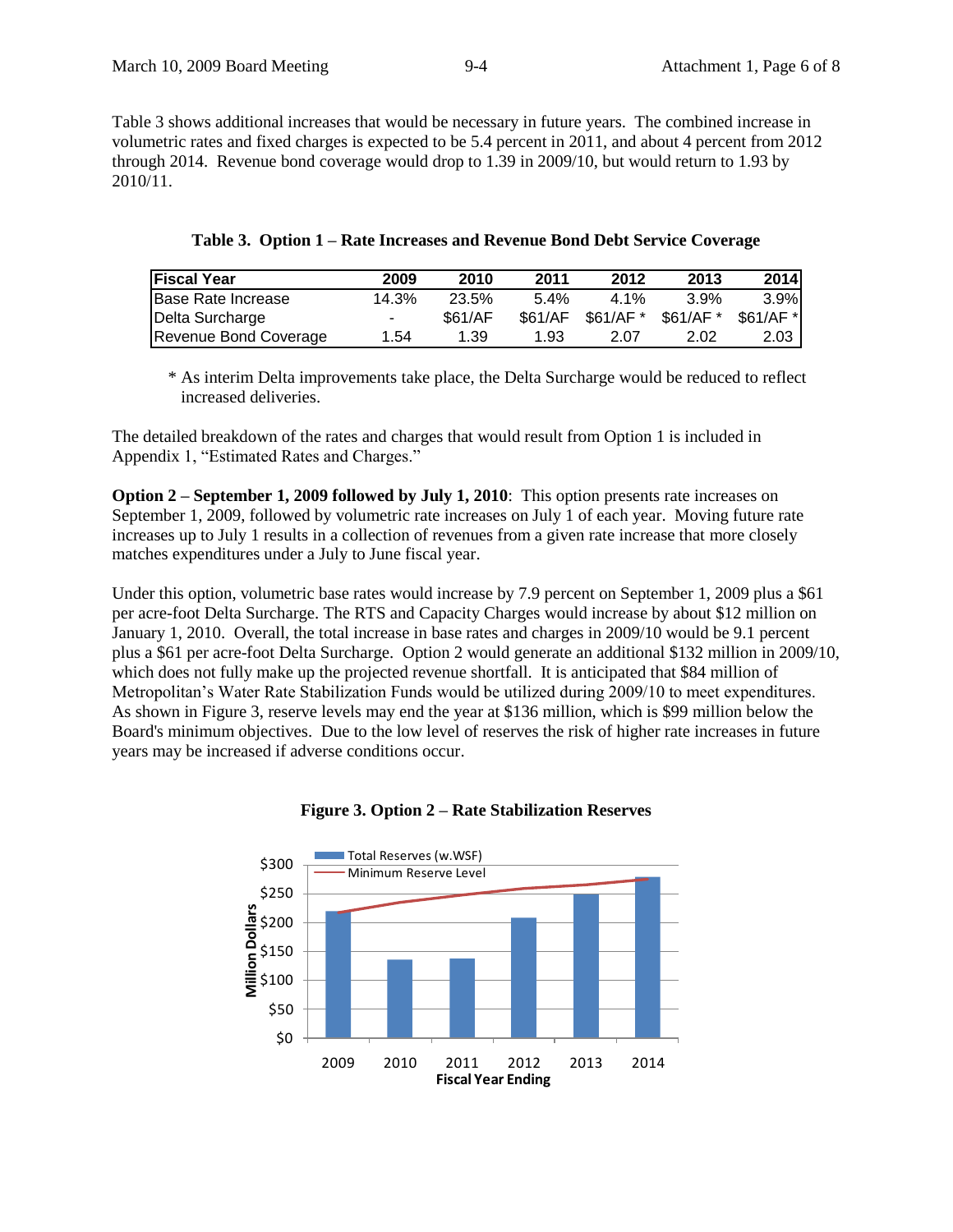Table 4 shows additional increases that would be necessary in future years. The combined increase in volumetric rates and fixed charges is expected to be 16.2 percent in 2011, and 3.8 percent to 3.5 percent from 2012 through 2014. Revenue bond coverage would stay flat at about 1.51 in 2009/10, but would return to 1.90 by 2010/11.

| <b>Fiscal Year</b>         | 2009  | 2010    | 2011    | 2012      | 2013      | <b>2014</b> |
|----------------------------|-------|---------|---------|-----------|-----------|-------------|
| <b>IBase Rate Increase</b> | 14.3% | $9.1\%$ | 16.2%   | 3.8%      | 3.5%      | 3.4%        |
| Delta Surcharge            | ۰     | \$61/AF | \$61/AF | \$61/AF * | \$61/AF * | \$61/AF *   |
| Revenue Bond Coverage      | 1.54  | 1.51    | 1.90    | 2.07      | 2.00      | 1.99        |

| Table 4. Option 2 - Rate Increases and Revenue Bond Debt Service Coverage |  |  |  |  |  |  |
|---------------------------------------------------------------------------|--|--|--|--|--|--|
|---------------------------------------------------------------------------|--|--|--|--|--|--|

\* As interim Delta improvements take place, the Delta Surcharge would be reduced to reflect increased deliveries.

Option 2 shows that implementing a rate increase earlier in the year can help reduce the magnitude of the rate increase, improve revenue bond coverage, and reduce draws from rate stabilization reserves. The detailed breakdown of the rates and charges that would result from Option 2 is included in Appendix 1.

**Option 3 – September 1, 2009, followed by September 1, 2010:** This option presents rate increases on September 1, 2009, and September 1, 2010. Additional rate increases would revert back to January 1 effective dates, starting in 2012.

Under this option, volumetric base rates would increase by 7.9 percent on September 1, 2009 plus a \$61 per acre-foot Delta Surcharge. Including fixed charges, the overall base rate increase in 2009/10 would be 9.1 percent plus the \$61 per acre-foot Delta Surcharge. Option 3 would generate an additional \$132 million in 2009/10, which does not fully make up the projected revenue shortfall. It is anticipated that \$84 million of Metropolitan's Water Rate Stabilization Funds would be utilized during 2009/10 to meet expenditures. As shown in Figure 4, reserve levels may end the year at \$136 million, which is \$99 million below the Board's minimum objectives. Due to the low level of reserves, the risk of higher rate increases in future years may be increased if adverse conditions occur.



### **Figure 4. Option 3 – Rate Stabilization Reserves**

Table 5 shows additional increases that would be necessary in future years. The combined increase in volumetric rates and fixed charges is expected to be 18.4 percent in 2010/11, and just below 4 percent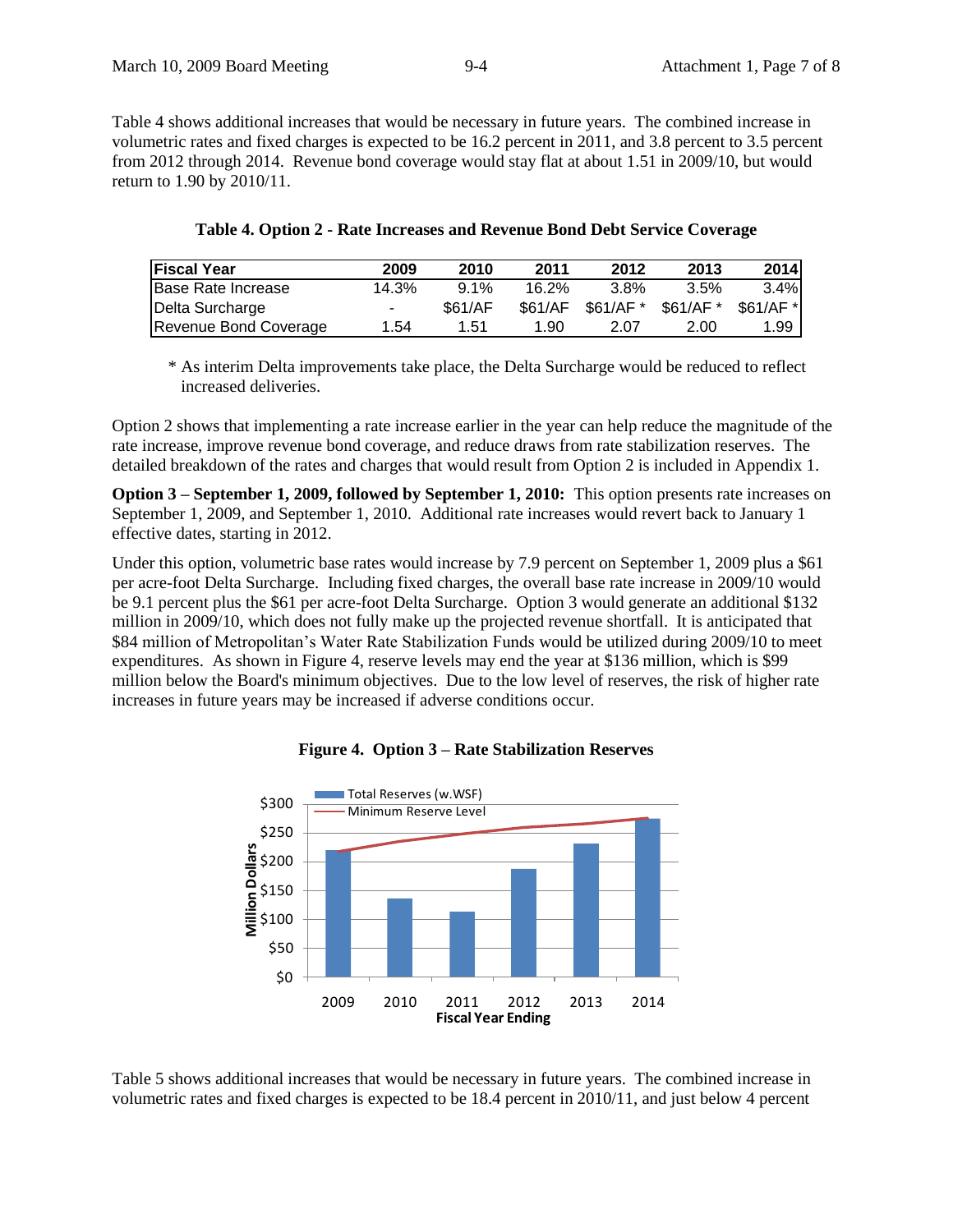from 2011/12 through 2013/14. Revenue bond coverage would stay flat at about 1.51 in 2009/10, but would return to 1.82 by 2010/11.

| <b>Fiscal Year</b>    | 2009   | 2010    | 2011    | 2012      | 2013       | 2014       |
|-----------------------|--------|---------|---------|-----------|------------|------------|
| Base Rate Increase    | 14.3%  | 91%     | 18.4%   | $3.9\%$   | 3.8%       | 3.9%       |
| Delta Surcharge       | $\sim$ | \$61/AF | \$61/AF | \$61/AF * | $$61/AF$ * | $$61/AF$ * |
| Revenue Bond Coverage | 1.54   | 1.51    | 1.82    | 2.07      | 2.02       | 2.02       |

**Table 5. Option 3 - Rate Increases and Revenue Bond Coverage**

\* As interim Delta improvements take place, the Delta Surcharge would be reduced to reflect increased deliveries.

Option 3, similar to Option 2, shows implementing a rate increase earlier in the year can help reduce the magnitude of the rate increase, improve revenue bond coverage, and reduce draws from rate stabilization reserves. Option 3 is significantly different from Option 2 because rate increases in future years would return to a January 1 implementation date. Option 2 sets additional rate increases on July 1 of each year. Even with this difference, both Option 2 and Option 3 are able to maintain similar revenue bond coverage over time while achieving the Board's minimum reserve level target by the end of 2013/14. Option 3, however, takes one year longer to recover Metropolitan's cost-of-service in 2011/12. The detailed breakdown of the rates and charges that would result from Option 3 is included in Appendix 1.

#### **Rate Increases Beyond 2011**

Under each option described above, the projected rate increases beyond 2011 reflect inflationary increases. While near-term rate increases will need to be large, long-term rate increases may return to inflationary levels without significant new cost or supply impacts. Some board members have asked staff to investigate an appropriate index that could be used to set a minimum for future annual rate increases. This inflationary adjustment in Metropolitan's rates could help avoid a pattern of little or no rate increases followed by brief periods of large rate increases, similar to the current situation. Staff will develop an inflationary adjustment for future rate projections and rate recommendations for board consideration within the next two months.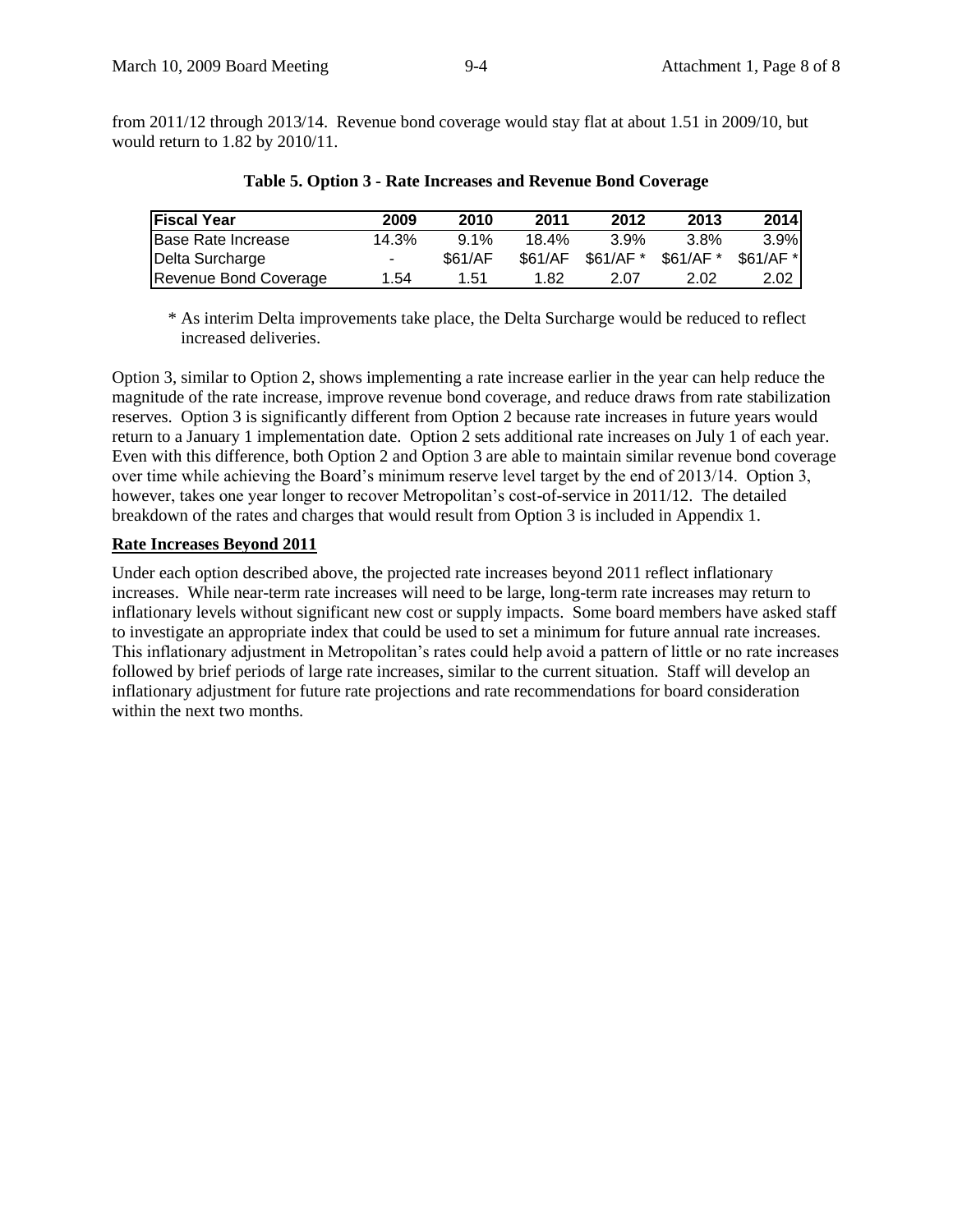# **Appendix 1**

# **Estimated Rates and Charges**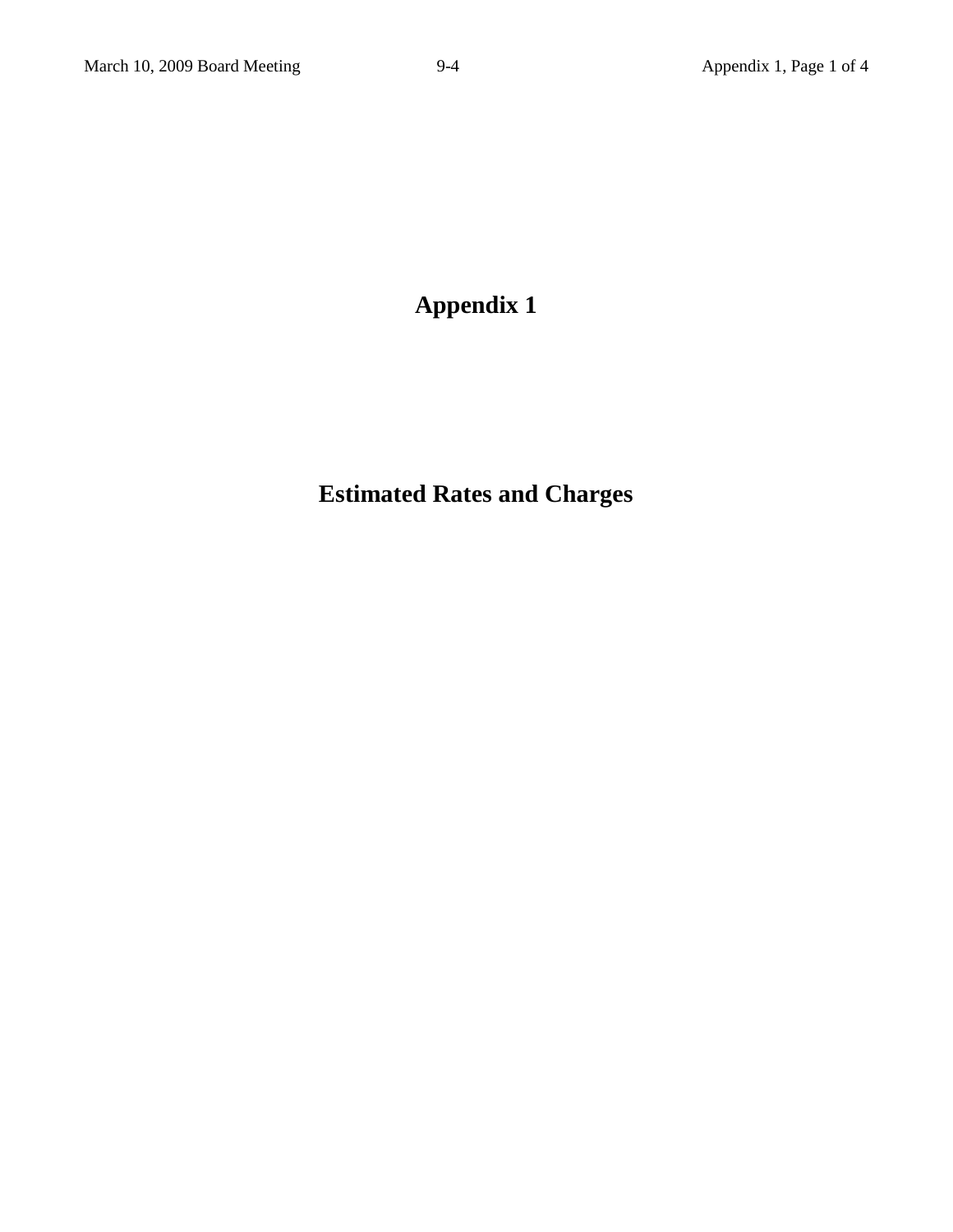|                                                      | Effective       | Effective       | Effective       |
|------------------------------------------------------|-----------------|-----------------|-----------------|
|                                                      | January 1, 2009 | January 1, 2010 | January 1, 2011 |
| Tier 1 Supply Rate (\$/AF)                           | \$109           | \$130           | \$141           |
| Tier 2 Supply Rate (\$/AF)                           | \$250           | \$300           | \$309           |
|                                                      |                 |                 |                 |
| Water Supply Surcharge (\$/AF)                       | \$25            | \$25            | \$25            |
|                                                      |                 |                 |                 |
| Delta Surcharge (\$/AF)                              | \$0             | \$61            | \$61            |
|                                                      |                 |                 |                 |
| System Access Rate (\$/AF)                           | \$143           | \$166           | \$169           |
|                                                      |                 |                 |                 |
| Water Stewardship Rate (\$/AF)                       | \$25            | \$44            | \$53            |
|                                                      |                 |                 |                 |
| System Power Rate (\$/AF)                            | \$110           | \$127           | \$133           |
|                                                      |                 |                 |                 |
| Full Service Untreated Volumetric Cost (\$/AF)       |                 |                 |                 |
| Tier 1                                               | \$412           | \$553           | \$582           |
| Tier 2                                               | \$528           | \$698           | \$725           |
|                                                      |                 |                 |                 |
| Replenishment Water Rate Untreated (\$/AF)           | \$294           | \$435           | \$464           |
| Interim Agricultural Water Program Untreated (\$/AF) | \$322           | \$485           | \$537           |
|                                                      |                 |                 |                 |
| Treatment Surcharge (\$/AF)                          | \$167           | \$232           | \$246           |
| Full Service Treated Volumetric Cost (\$/AF)         |                 |                 |                 |
| Tier 1                                               | \$579           | \$785           | \$828           |
| Tier <sub>2</sub>                                    | \$695           | \$930           | \$971           |
|                                                      |                 |                 |                 |
| Treated Replenishment Water Rate (\$/AF)             | \$436           | \$642           | \$685           |
| Treated Interim Agricultural Water Program (\$/AF)   | \$465           | \$699           | \$771           |
|                                                      |                 |                 |                 |
| Readiness-to-Serve Charge (\$M)                      | \$92            | \$116           | \$124           |
|                                                      |                 |                 |                 |
|                                                      | \$6,800         | \$7,700         | \$7,700         |
| Capacity Charge (\$/cfs)                             |                 |                 |                 |

## **Table 1. Option 1: Estimated Rates and Charges**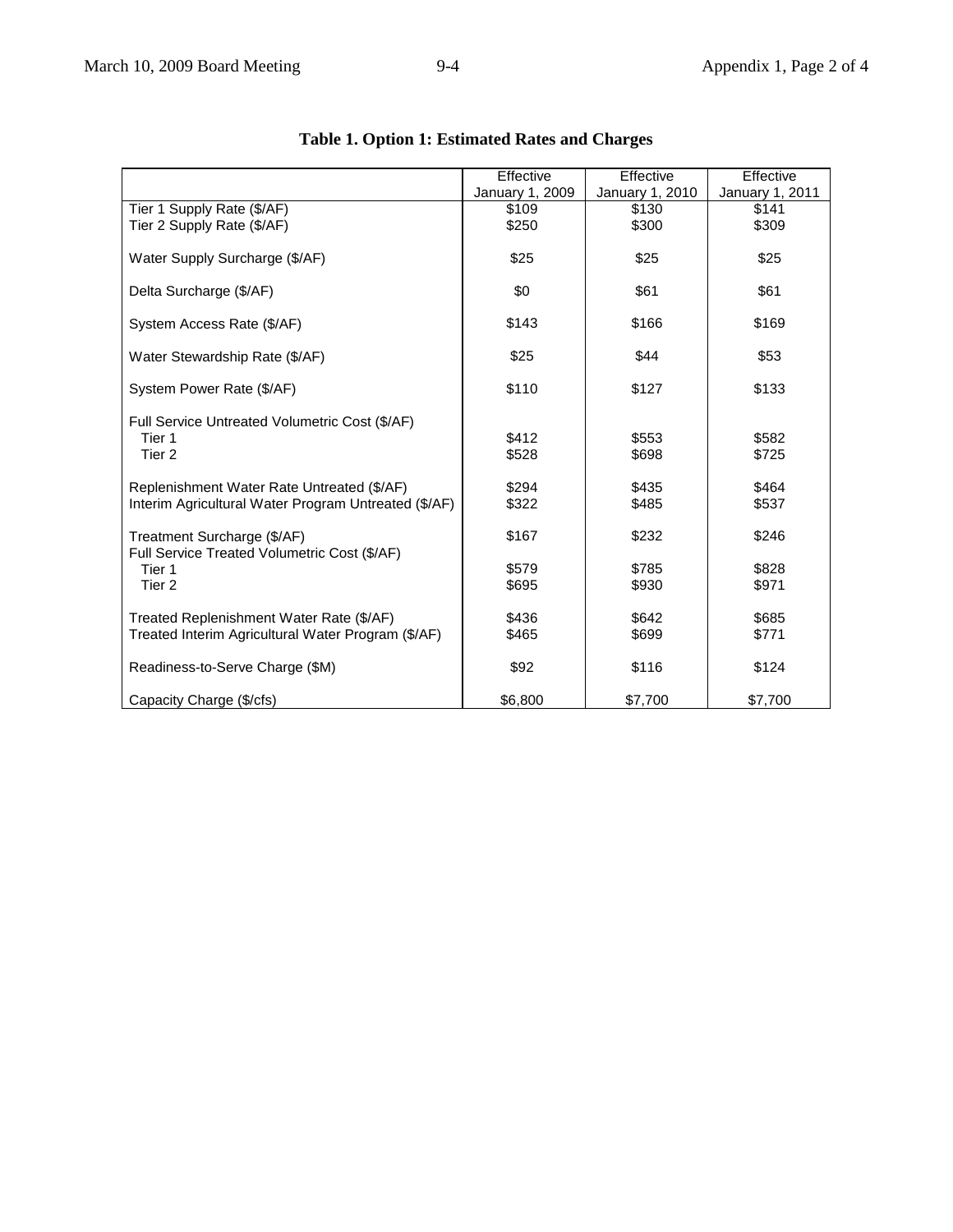|                                                                                                    | Effective       | Effective         | Effective      |
|----------------------------------------------------------------------------------------------------|-----------------|-------------------|----------------|
|                                                                                                    | January 1, 2009 | September 1, 2009 | July 1, 2010   |
| Tier 1 Supply Rate (\$/AF)                                                                         | \$109           | \$111             | \$140          |
| Tier 2 Supply Rate (\$/AF)                                                                         | \$250           | \$300             | \$309          |
| Water Supply Surcharge (\$/AF)                                                                     | \$25            | \$25              | \$25           |
| Delta Surcharge (\$/AF)                                                                            | \$0             | \$61              | \$61           |
| System Access Rate (\$/AF)                                                                         | \$143           | \$143             | \$159          |
| Water Stewardship Rate (\$/AF)                                                                     | \$25            | \$39              | \$53           |
| System Power Rate (\$/AF)                                                                          | \$110           | \$113             | \$132          |
| Full Service Untreated Volumetric Cost (\$/AF)<br>Tier 1<br>Tier <sub>2</sub>                      | \$412<br>\$528  | \$492<br>\$656    | \$570<br>\$714 |
| Replenishment Water Rate Untreated (\$/AF)<br>Interim Agricultural Water Program Untreated (\$/AF) | \$294<br>\$322  | \$374<br>\$402    | \$452<br>\$502 |
|                                                                                                    |                 |                   |                |
| Treatment Surcharge (\$/AF)<br>Full Service Treated Volumetric Cost (\$/AF)                        | \$167           | \$207             | \$245          |
| Tier 1                                                                                             | \$579           | \$699             | \$815          |
| Tier <sub>2</sub>                                                                                  | \$695           | \$863             | \$959          |
|                                                                                                    |                 |                   |                |
| Treated Replenishment Water Rate (\$/AF)                                                           | \$436           | \$556             | \$672          |
| Treated Interim Agricultural Water Program (\$/AF)                                                 | \$465           | \$585             | \$729          |
| Readiness-to-Serve Charge (\$M)                                                                    | \$92            | $$104*$           | $$123$ **      |
| Capacity Charge (\$/cfs)                                                                           | \$6,800         | \$6900 *          | \$7700**       |
| * Effective January 1, 2010                                                                        |                 |                   |                |

## **Table 2. Option 2: Estimated Rates and Charges**

\* Effective January 1, 2010

\*\* Effective January 1, 2011